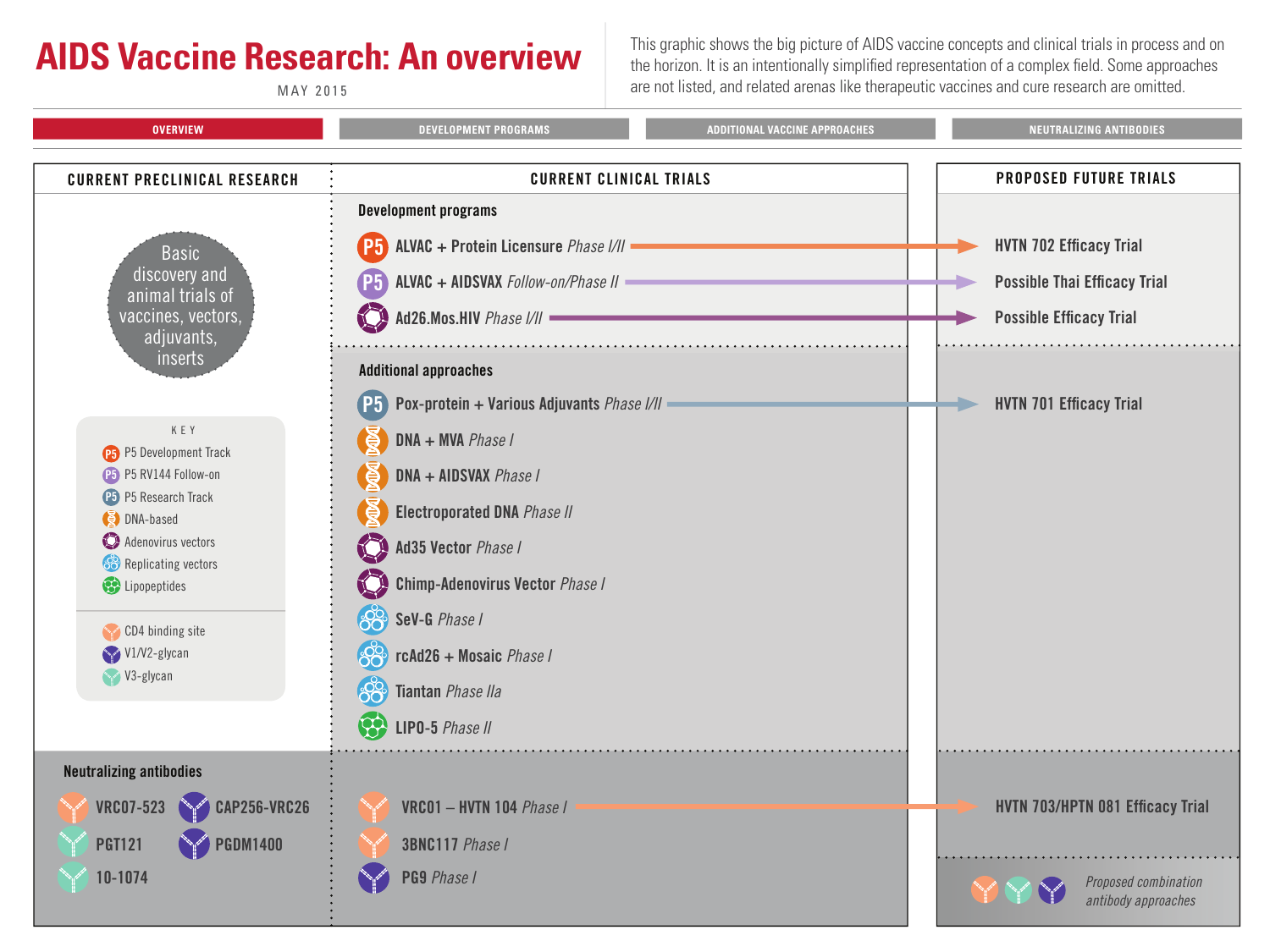### <span id="page-1-0"></span>AIDS Vaccine Research: An overview MAY 2015

## **Development Programs**

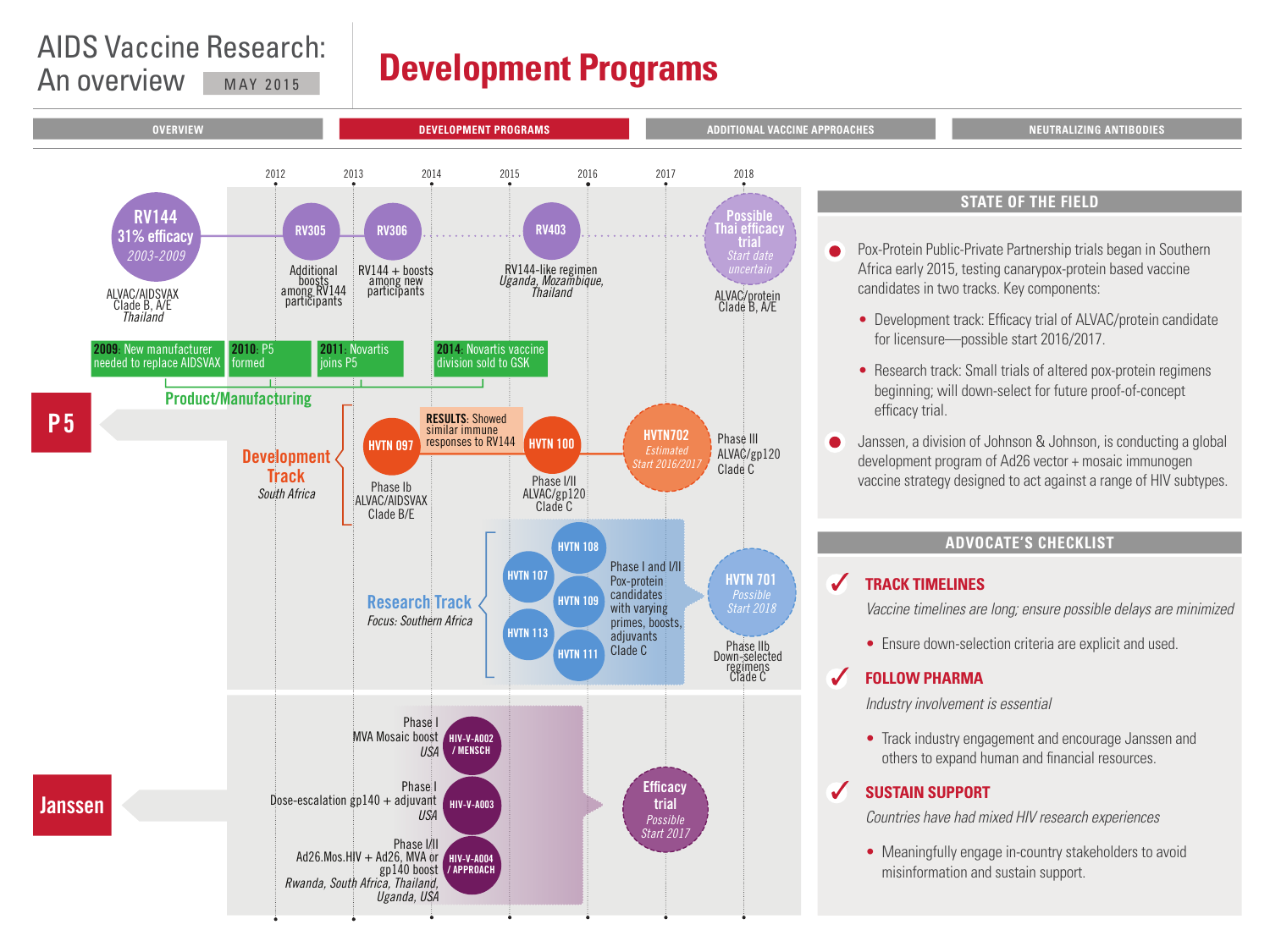# <span id="page-2-0"></span>AIDS Vaccine Research:

## An overview MAY 2015 **Additional Vaccine Approaches**

| <b>OVERVIEW</b>                                                          | <b>DEVELOPMENT PROGRAMS</b>                                                                                                                        | <b>ADDITIONAL VACCINE APPROACHES</b> | <b>NEUTRALIZING ANTIBODIES</b>                                                                                                                                          |
|--------------------------------------------------------------------------|----------------------------------------------------------------------------------------------------------------------------------------------------|--------------------------------------|-------------------------------------------------------------------------------------------------------------------------------------------------------------------------|
|                                                                          | <b>STATE OF THE FIELD</b>                                                                                                                          |                                      | <b>ADVOCATE'S CHECKLIST</b>                                                                                                                                             |
|                                                                          |                                                                                                                                                    |                                      |                                                                                                                                                                         |
| For full information on clinical trials, please visit www.avac.org/pxrd. | A range of vaccine approaches are being tested in early phase clinical trials. The table provides highlights of this area of HIV vaccine research. |                                      | V PUSH FOR PROMISE<br>Early trial results will yield<br>the contract of the contract of the contract of the contract of the contract of the contract of the contract of |

| <b>Vaccine strategy</b>                    | <b>Trials and products</b>                                                                                                                                                                                                                                                                                                                                                                                                                                                                                   | <b>Why</b>                                                                                                                                                                                                                           | <b>Sponsors / Developers</b>             |
|--------------------------------------------|--------------------------------------------------------------------------------------------------------------------------------------------------------------------------------------------------------------------------------------------------------------------------------------------------------------------------------------------------------------------------------------------------------------------------------------------------------------------------------------------------------------|--------------------------------------------------------------------------------------------------------------------------------------------------------------------------------------------------------------------------------------|------------------------------------------|
| <b>DNA</b><br>$DNA + MVA$<br>DNA + AIDSVAX | • DNA + modified vaccinia Ankara (MVA) boost candidates<br>being tested in two Phase I trials.<br>• DNA + AIDSVAX candidate being tested in two Phase I trials<br>for various outcomes.<br>• DNA delivered through electroporation in Phase II<br>TAMOVAC-02 trial.                                                                                                                                                                                                                                          | DNA vaccines induce anti-HIV<br>antibodies that last. This kind<br>of durability is important and is<br>one reason these candiates are<br>being explored.                                                                            | Geovax<br><b>HVTN</b><br><b>IAVI</b>     |
| <b>Adenovirus</b><br>vectors               | • Ad35 being tested in various regimens in Phase I trials in<br>Africa, Europe, and USA.<br>• Chimp-Adenovirus vector being tested as therapeutic<br>vaccine in Phase I trial.                                                                                                                                                                                                                                                                                                                               | Adenovirus vectors are effective<br>in eliciting T-cell responses; Ad5<br>is not moving forward, but other<br>Ad-based vectors are progress-<br>ing through early clinical trials.                                                   | <b>IrsiCaixa</b><br>University of Oxford |
| <b>Replicating</b><br>vectors              | • SeV-G vaccine in Phase I study in Kenya, Rwanda and the UK<br>using a replicating vector based on the Sendai virus plus a<br>boost with an Ad35-vectored vaccine.<br>• Replicating Ad26 ( $rcAd26$ ) + mosaic insert being tested through<br>oral administration in Phase I does-escalation in USA.<br>• Tiantan vector, a vaccinia virus, tested in Phase Ila trial in<br>China, in combination with DNA prime; analyzing results. Phase<br>Ilb trial planned with gp145 protein in partnership with NIH. | Replicating vectors<br>provide ongoing stimulation<br>to the immune system<br>increasing the amount of<br>cellular immune responses<br>generated, thus potentially<br>increasing the immunogenicity<br>of the vaccine being studied. | <b>IAVI</b><br>China CDC                 |
| <b>Lipopeptides</b>                        | • LIPO-5 candidate being tested in prime-boost combination in<br>proof-of-concept Phase II trial in HIV-infected individuals.                                                                                                                                                                                                                                                                                                                                                                                | Prime-boost combination<br>using lipopeptide has elicited<br>T-cell responses important to<br>immune responses.                                                                                                                      | Inserm-ANRS                              |

important data

• Push for comparison across candidates and prioritization of most promising vaccines to move forward.

### **UNDERSTAND PATHWAYS**

Many early phase trials are not on a clear path to licensure

• Push for this information and for stakeholder involvement in discussions and decision-making.